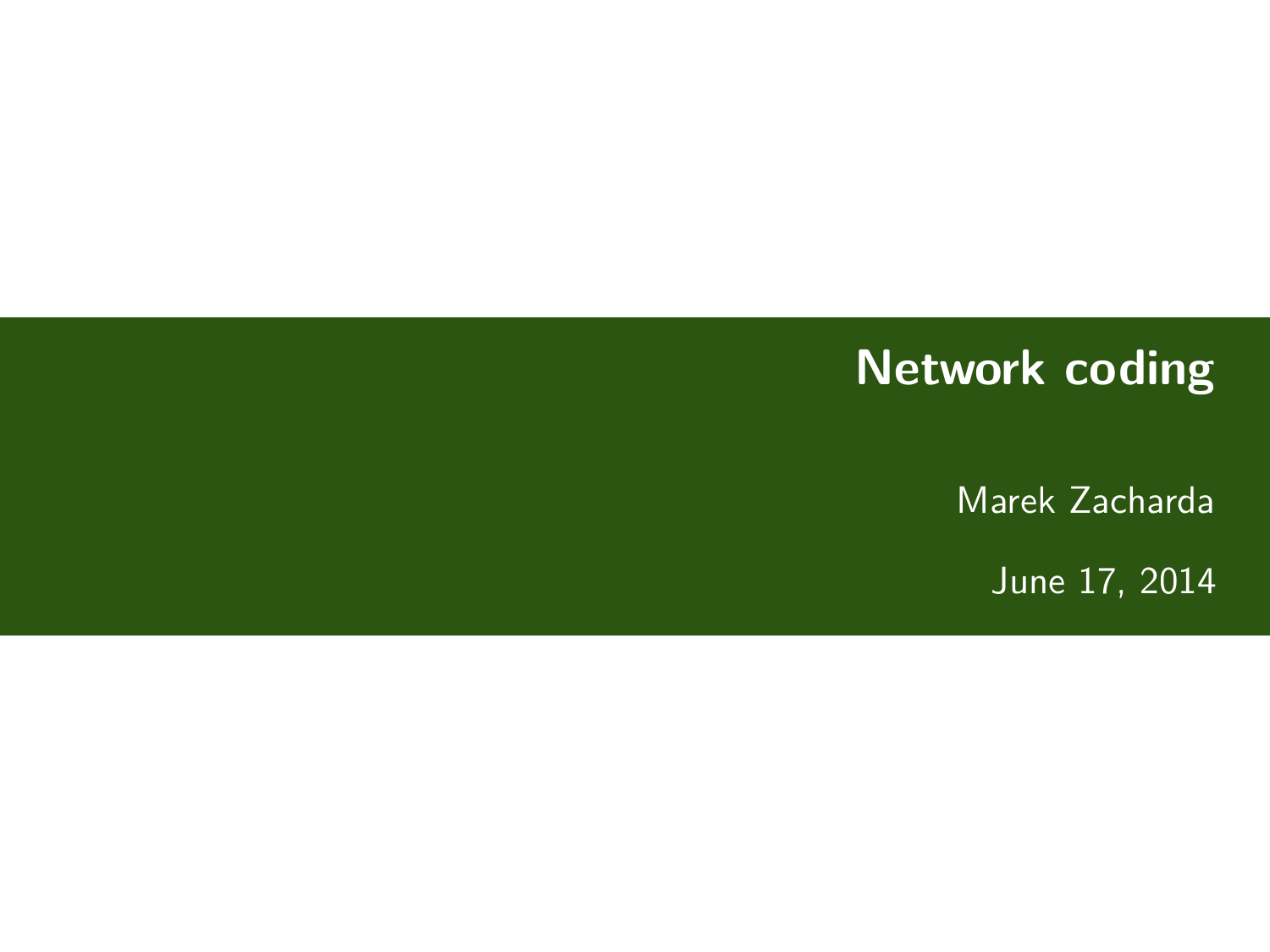## **Outline**

**Principles of Network coding**

**Relaying networks** Compute-and-Forward

**Simulations**

**Implementation**

**Questions**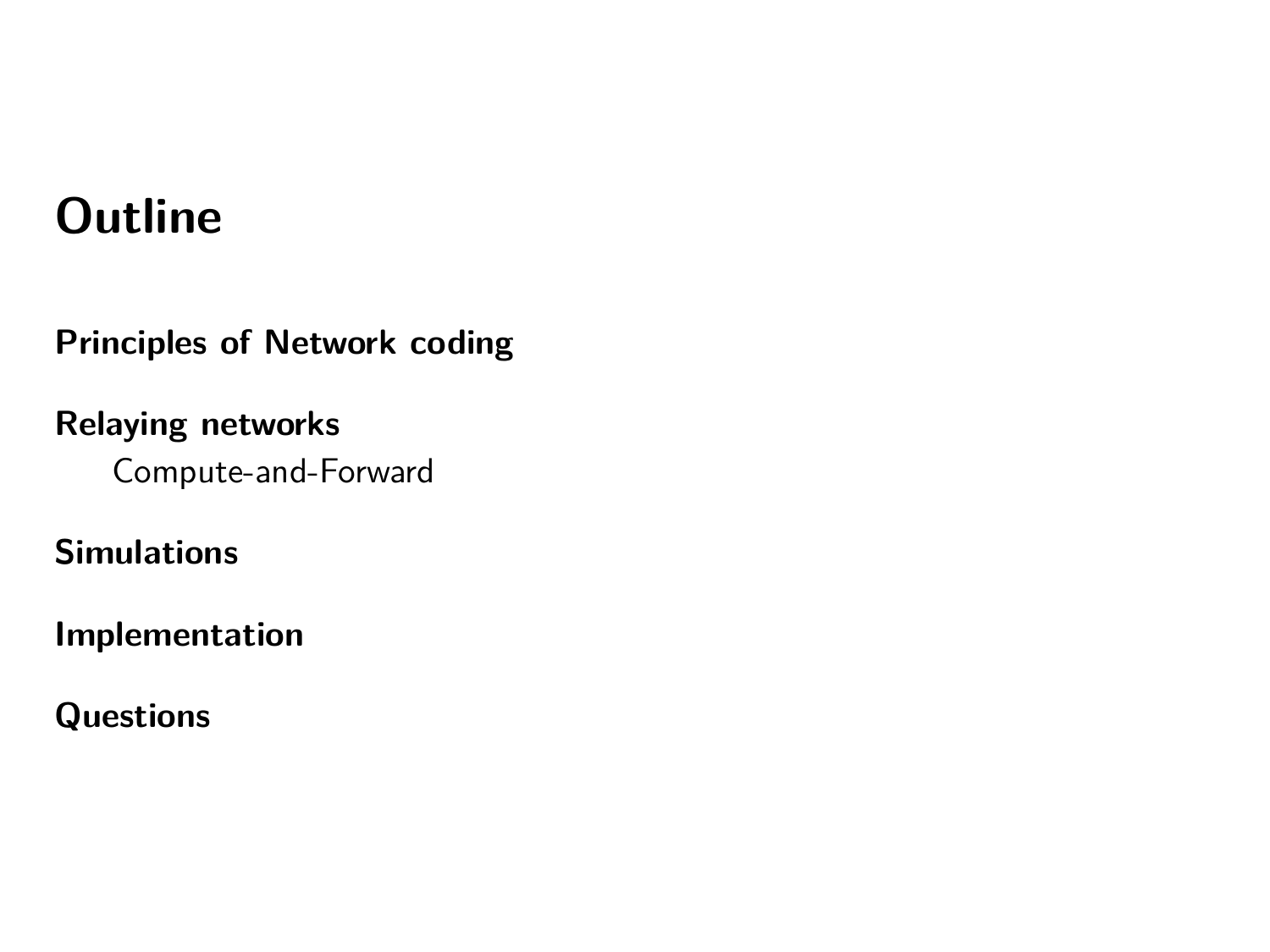# **Principles of Network coding**

#### Two way relay channel



Marek Zacharda **|** FEI Slovak University of Technology 3/15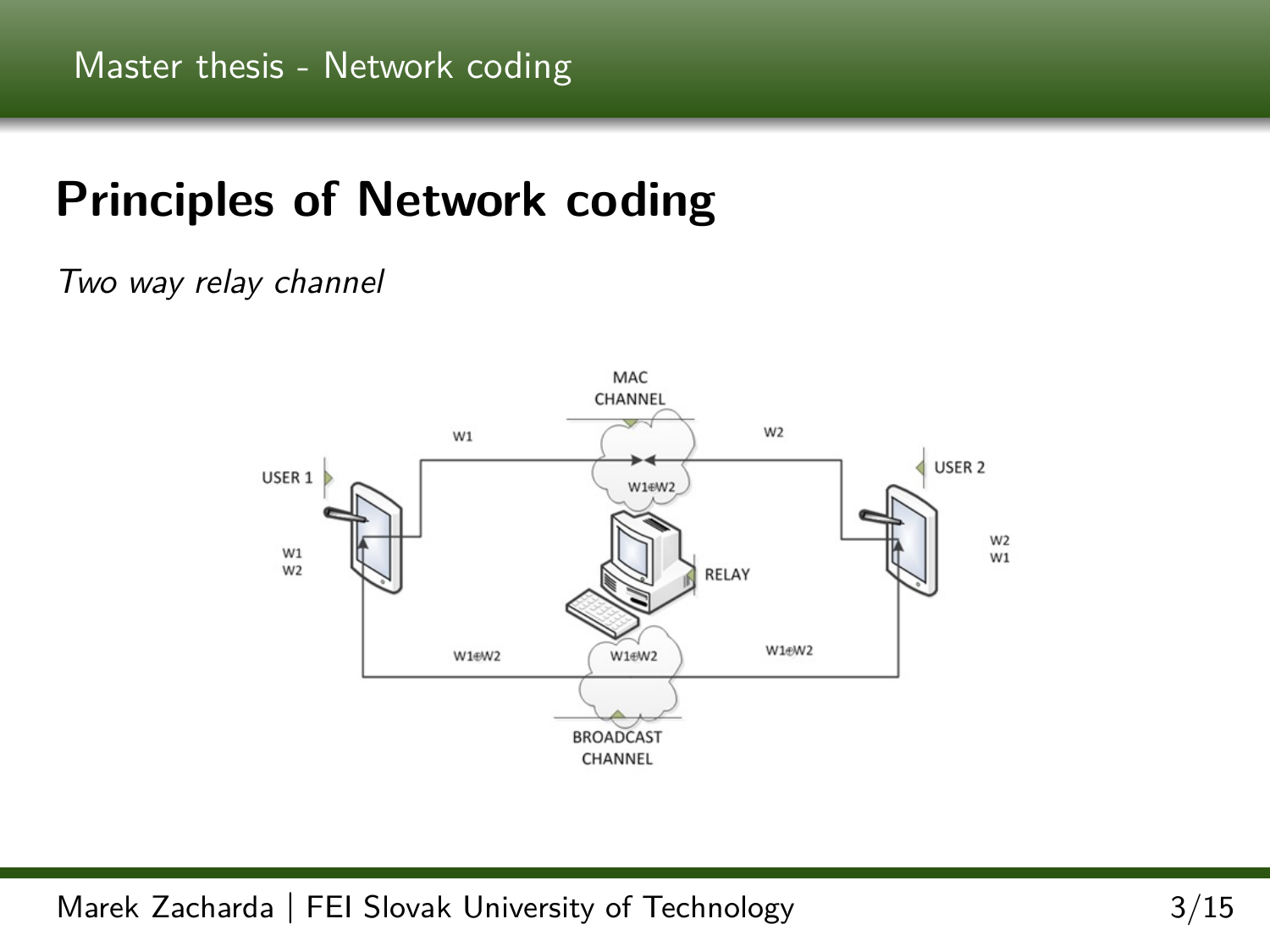# **Relaying networks**

- Amplify-and-Forward
- Compress-and-Forward
- Decode-and-Forward
- Compute-and-Forward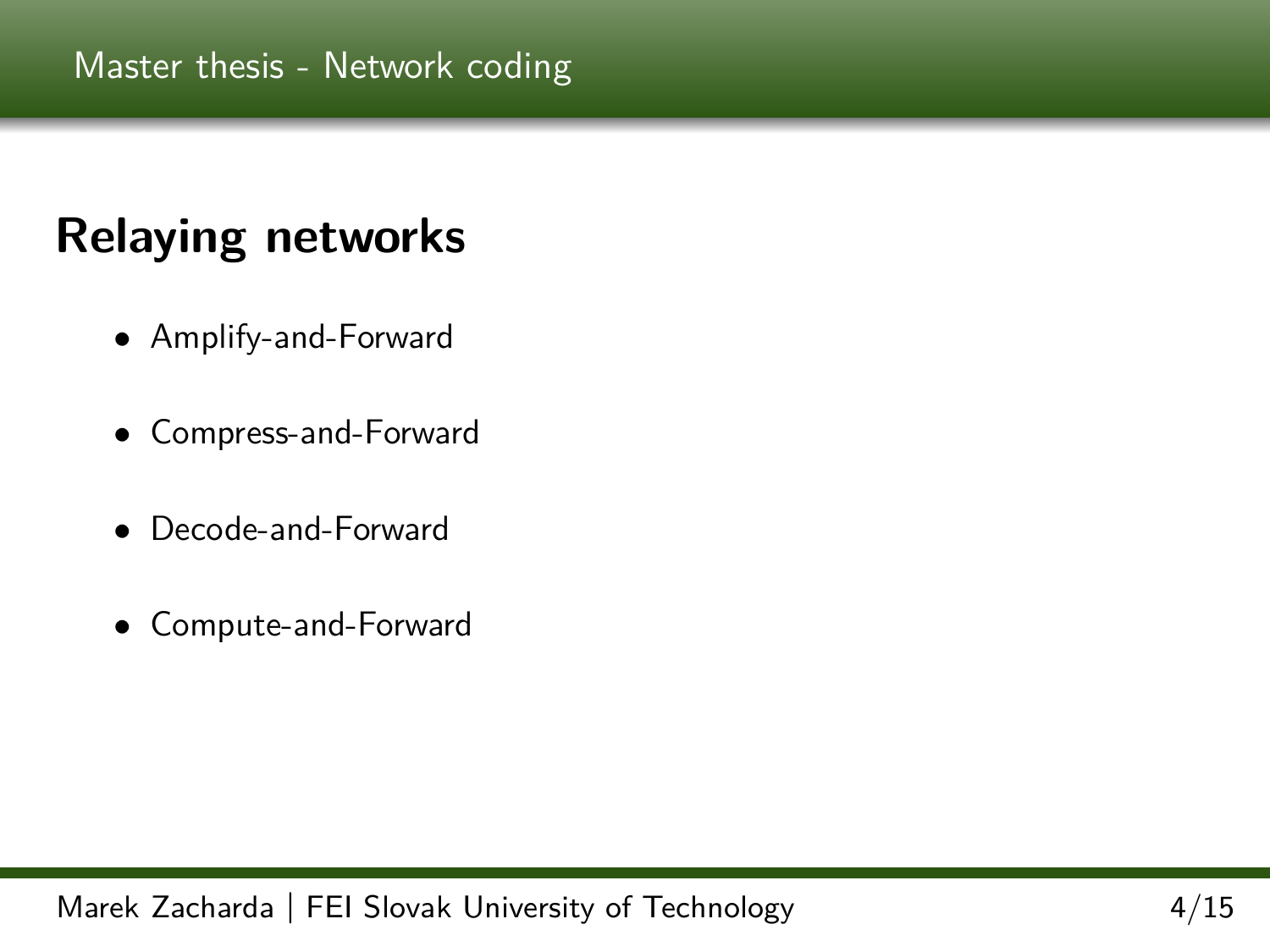### **Compute-and-Forward**

• Rate

$$
\mathcal{R}(\mathbf{h}_m, \mathbf{a}_m) = \frac{1}{2} \log^+ \left( \left( \|\mathbf{a}_m\|^2 - \frac{P(\mathbf{h}_m^T \mathbf{a}_m)^2}{1 + P \|\mathbf{h}_m\|^2} \right)^{-1} \right). \tag{1}
$$

• Desired Equations

$$
\mathbf{u}_m = \bigoplus_{\ell=1}^L q_{m\ell} \mathbf{w}_\ell.
$$
 (2)

• Outage probability

$$
\rho_{\text{OUT}}(R) = \Pr\left(R_{\text{SCHEME}}(\mathbf{H}) < R\right). \tag{3}
$$

Marek Zacharda **|** FEI Slovak University of Technology 5/15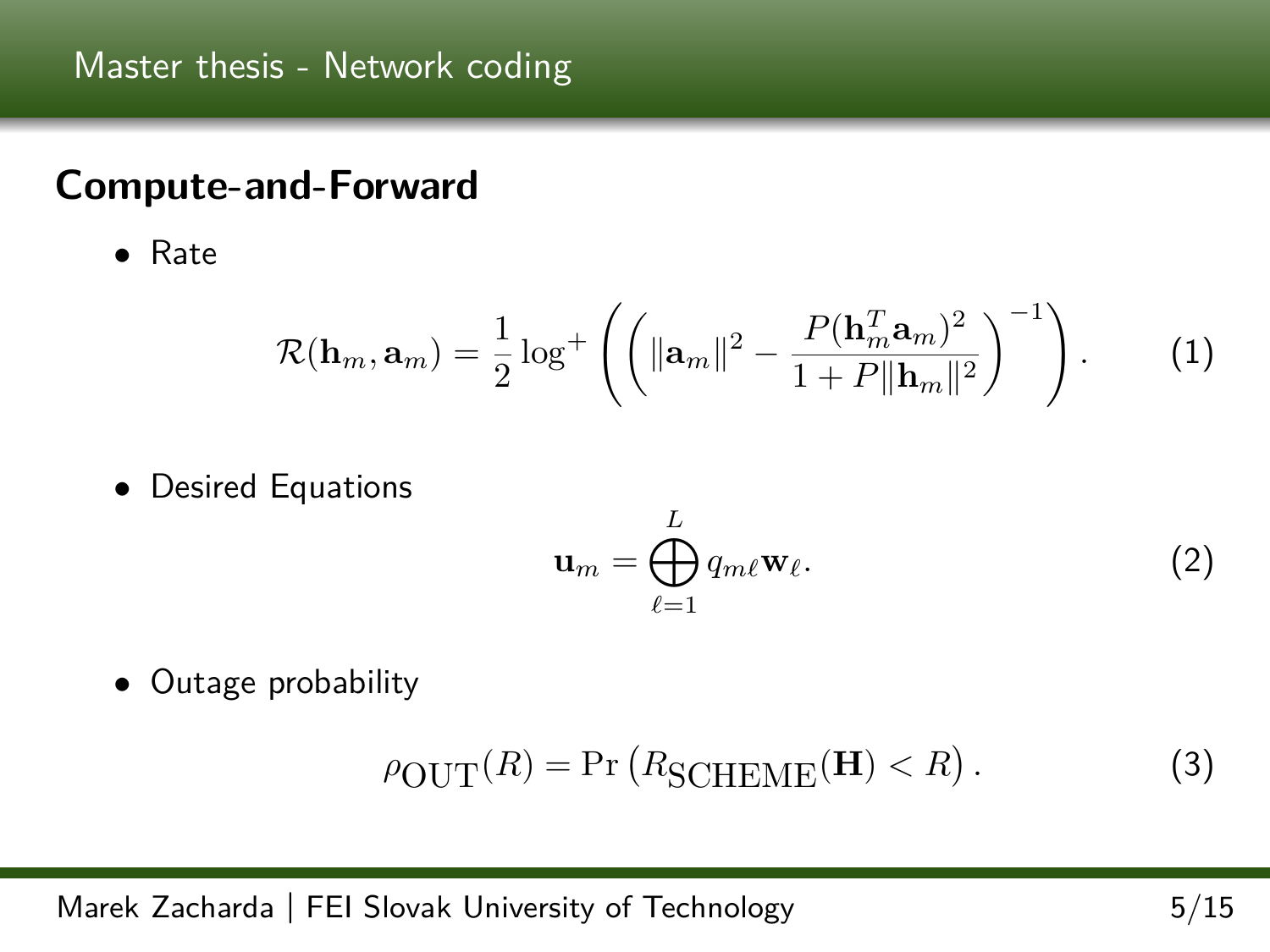# **Simulations**

- 1. Probability of Un-recoverability
- 2. Outage Probability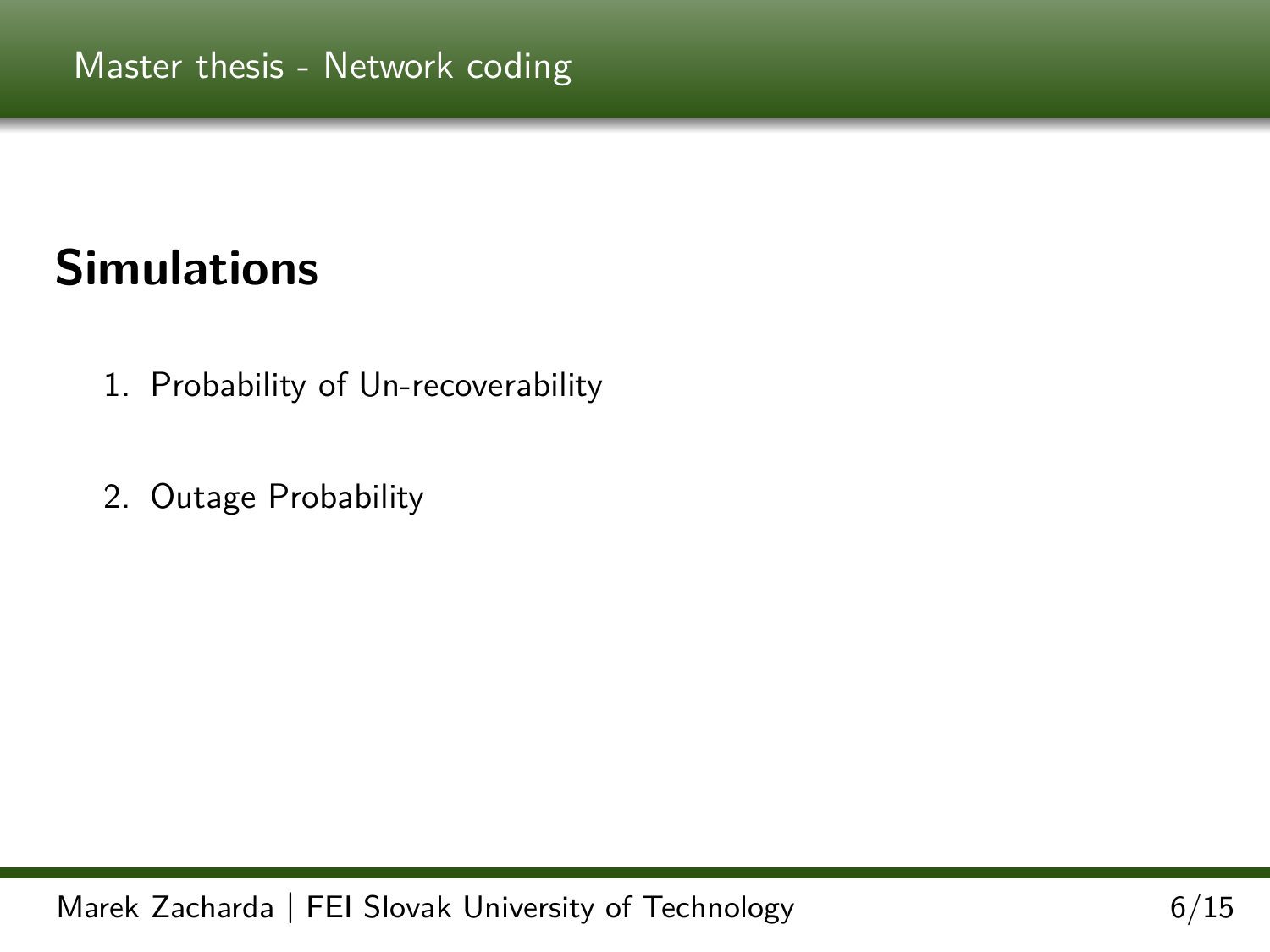

Figure 1: Probability of Un-recoverability

Marek Zacharda **|** FEI Slovak University of Technology 7/15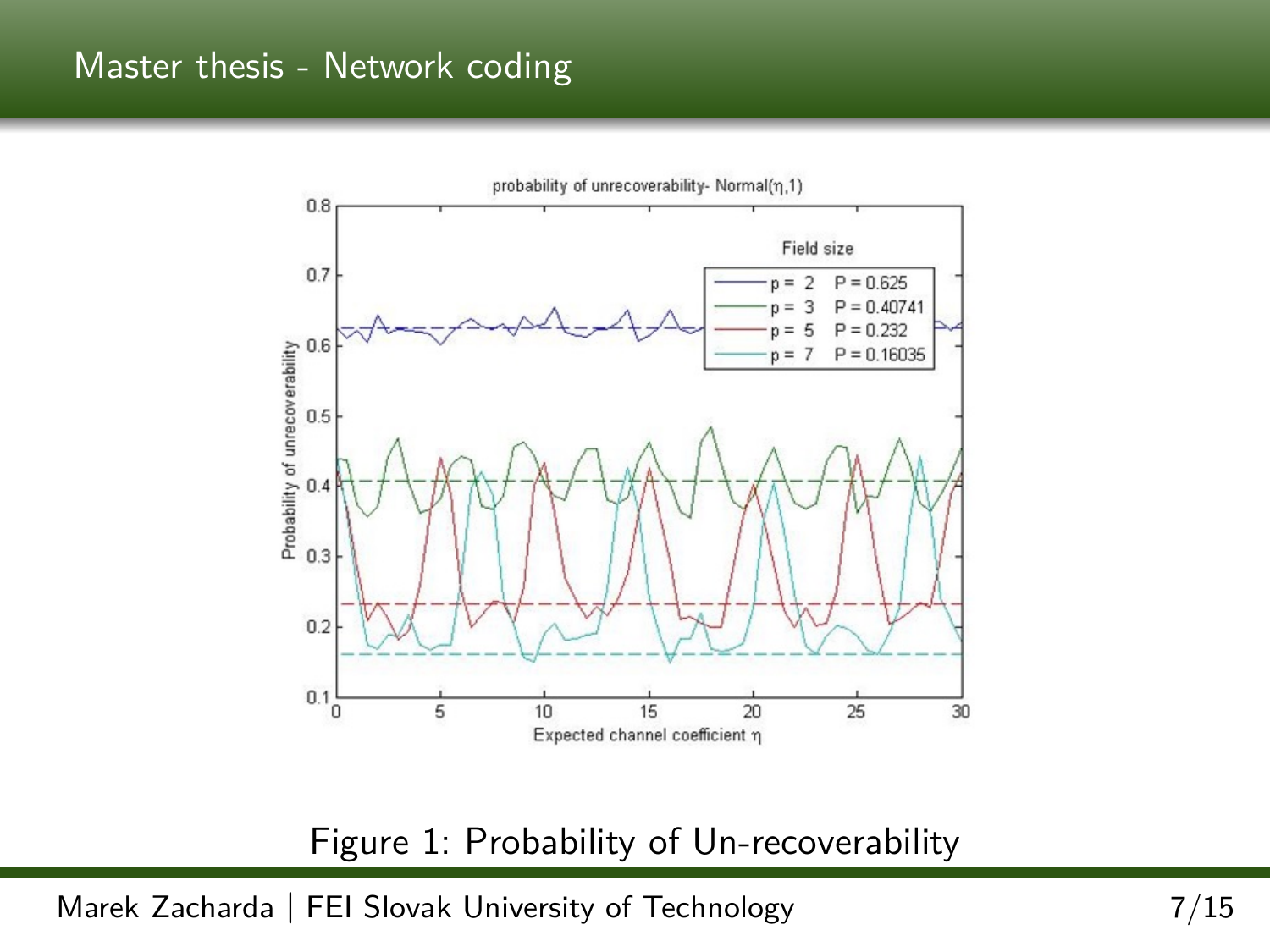

#### Figure 2: Probability of Un-recoverability

Marek Zacharda | FEI Slovak University of Technology 6/15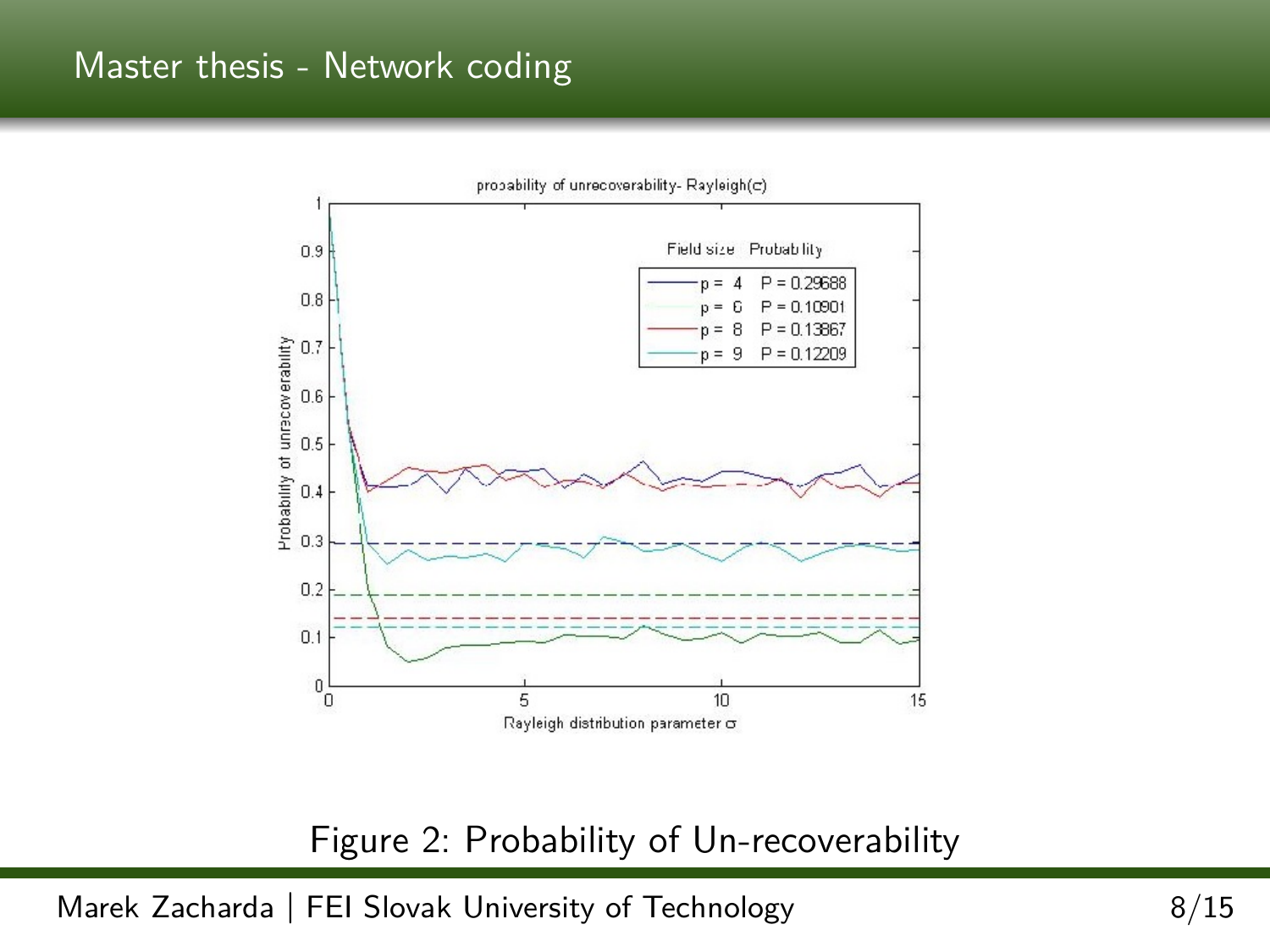

Figure 3: Probability of Un-recoverability

Marek Zacharda | FEI Slovak University of Technology 69/15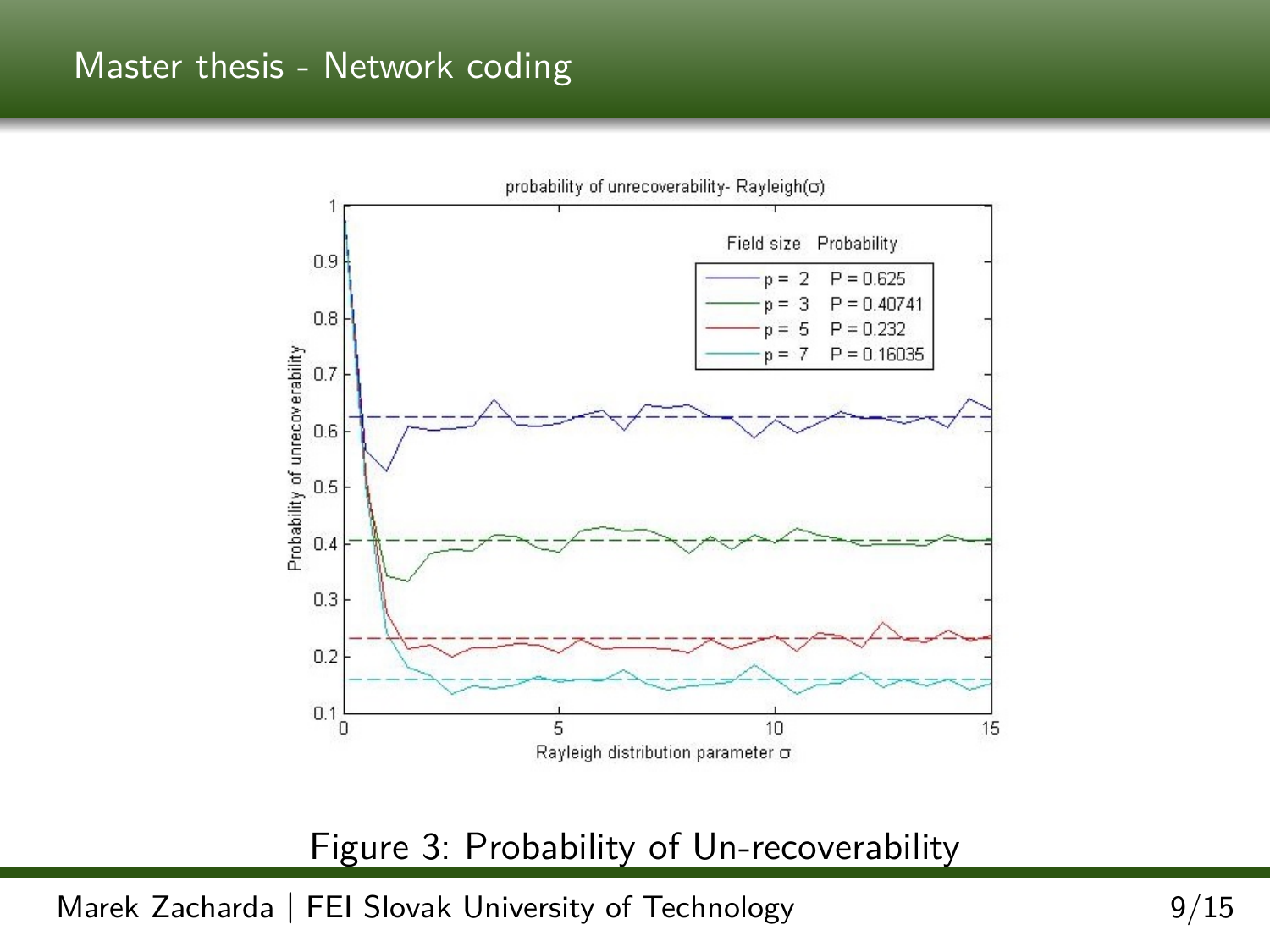

#### Figure 4: Outage Probability

Marek Zacharda **|** FEI Slovak University of Technology 10/15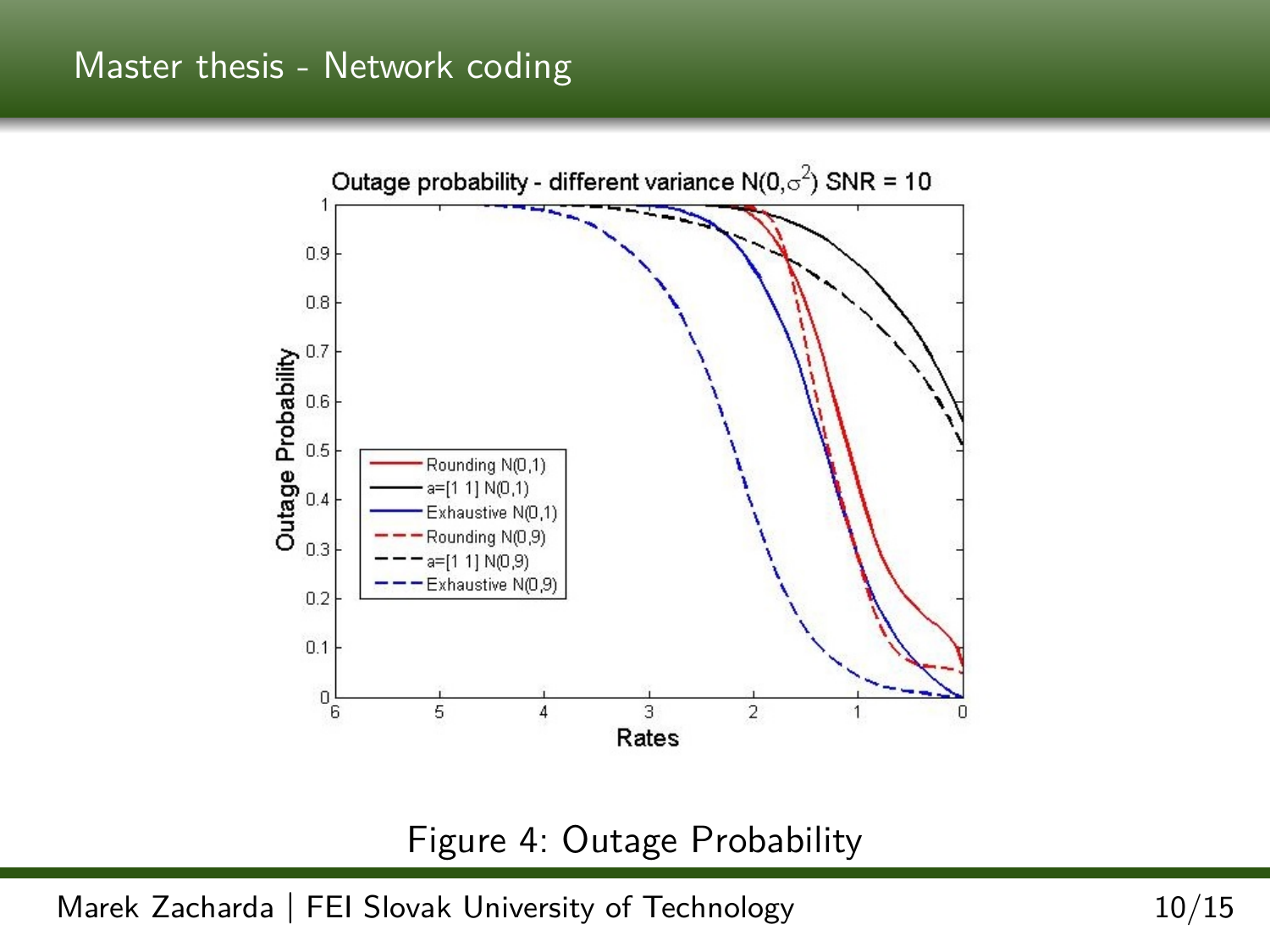

#### Figure 5: Outage Probability

Marek Zacharda **|** FEI Slovak University of Technology 11/15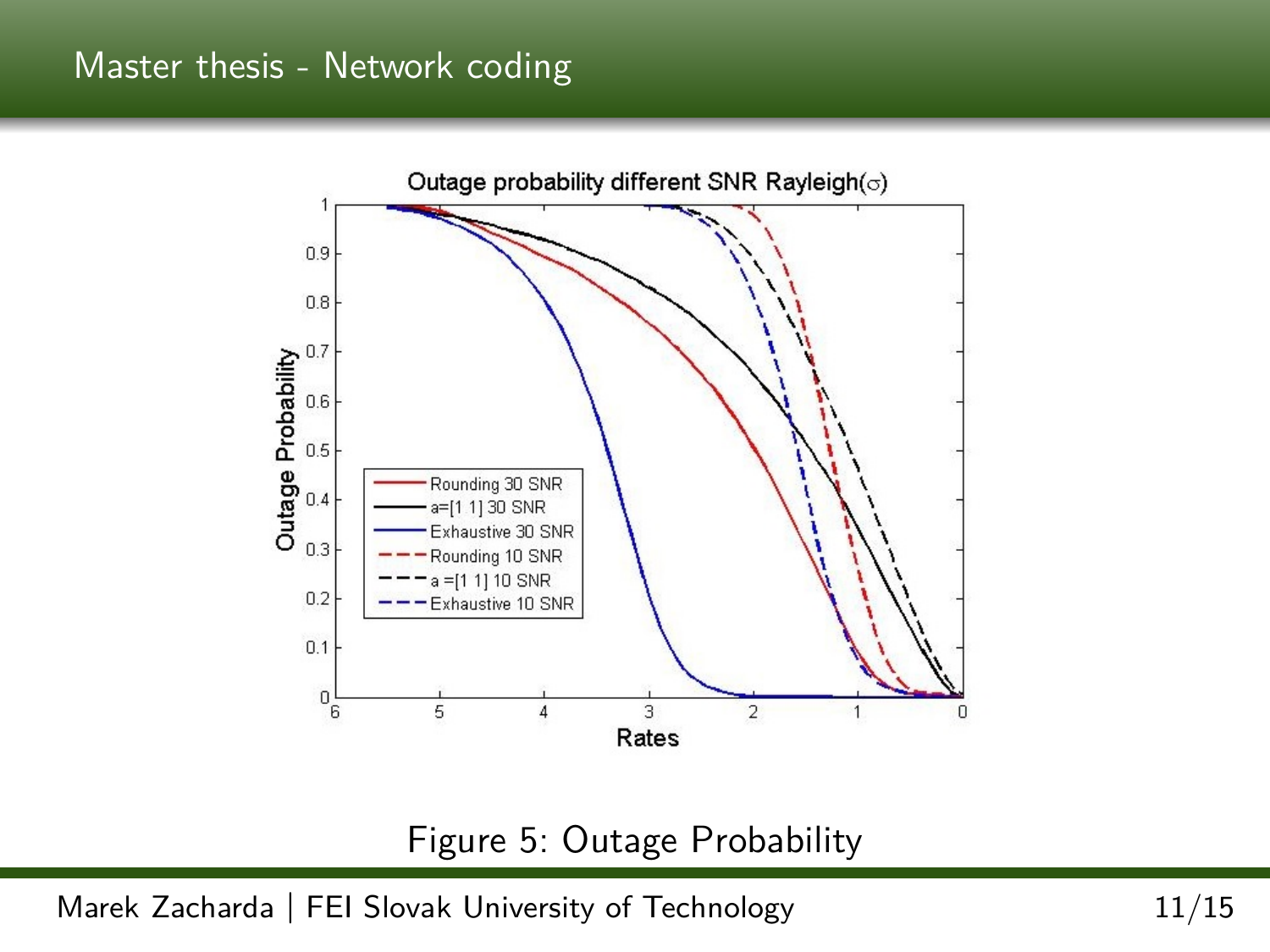## **Implementation**



Marek Zacharda **|** FEI Slovak University of Technology 12/15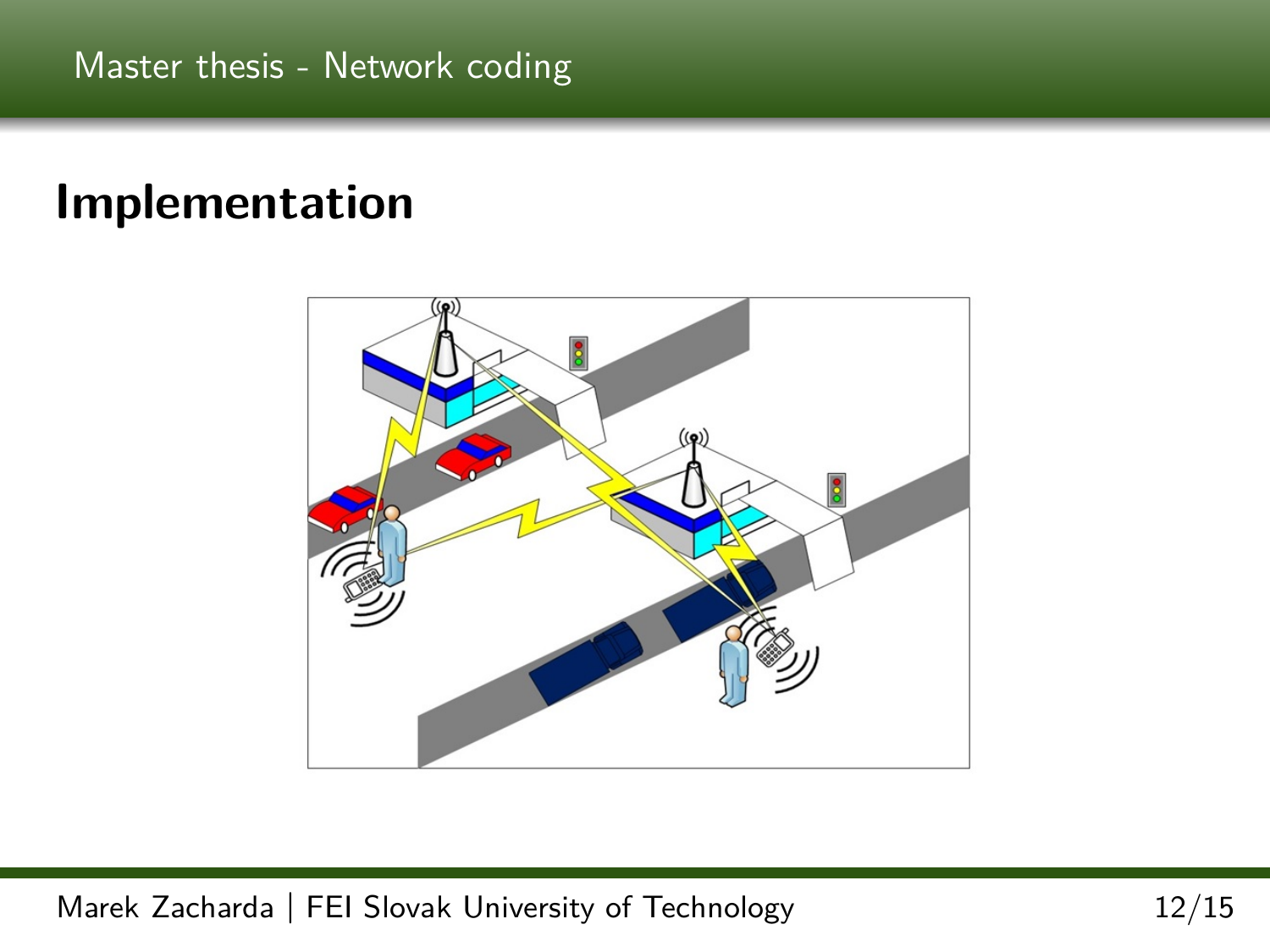# **Thank you Marek Zacharda**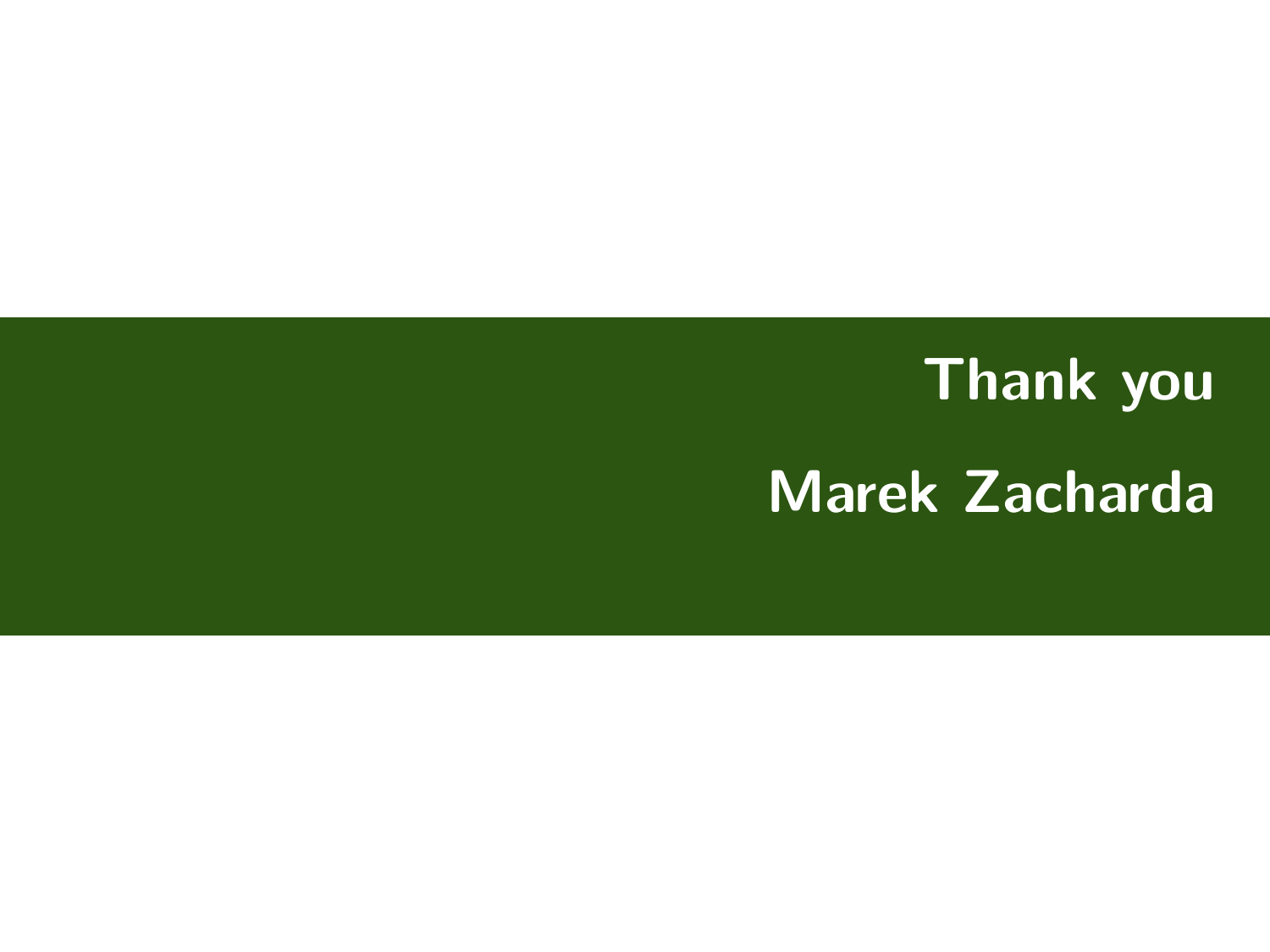# **Questions**

#### **Remark**

Vysvetlite presne matematicky ako suvisi siet typu motyl s obr. 2.



Marek Zacharda **|** FEI Slovak University of Technology 14/15